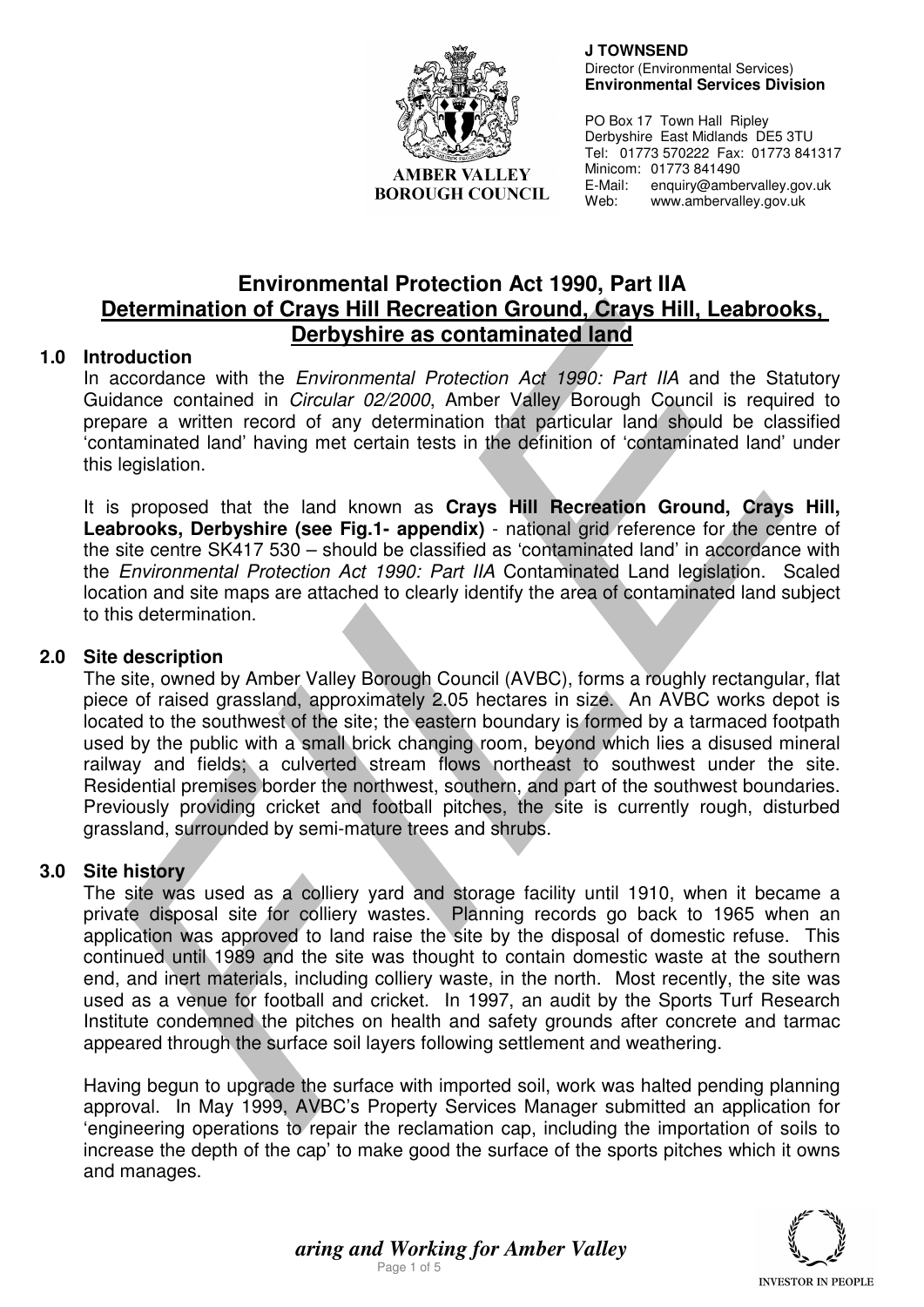The Borough Development Board deferred their decision to allow advice to be sought and consultations to take place to address the concerns of local residents, namely for a gas survey to be undertaken to investigate the possibility of methane generation and/or migration off site. In September 1999, AVBC sought advice from Ground Solutions Group Limited, specialising in environmental, geotechnical, surveying and project development with a proven local record, to submit a proposal to assess the possibility of landfill gases and leachate migrating beyond the site boundary. From the  $12<sup>th</sup>$  September 2002 further environmental advice was sought from GeoDyne Limited.

- **4.0 Summary of the evidence upon which the determination is based, a description of the particular pollutant linkages involved, and a relevant assessment of the evidence**
- **4.1 Phase I Desk Study/Spike survey (February 2000)** Ground Solutions Group Limited. An environmental assessment was conducted to assess geology, groundwater, surface water, radon and landfill gas. As there are no inhabited buildings on site, radon is not considered to pose a significant risk.

The assessment found a high concentration of methane in an area thought to contain inert waste, which required further investigation, as did the lack of gas in the area thought to contain domestic waste. Methane and carbon dioxide can impede plant growth by reducing oxygen levels in the soil; low concentrations of trace landfill gas components can be acutely toxic; and excess metals, such as copper, nickel and boron, as well as oils, coal tars, phenols and sulphate, can affect growth or cause death.

Although no firm evidence of significant contamination was found at this stage, the report concluded with a number of concerns and recommendations for further work.

# **4.2 Phase II Survey (September 2000)** - Ground Solutions Group Limited.

This survey provided a detailed contamination assessment based on trial pit logs and borehole records, gas monitoring tables, graphs and analytical results for groundwater and loss on ignition tests.

The survey concluded that the main area of concern was elevated levels of **carbon dioxide** and **methane**, along with depressed oxygen concentrations, found at sampling points in the north of the site. Loss on ignition testing to assess the potential for future gassing found that the waste contained up to 40 per cent combustible material. Contaminants measured in perched water in all but two of the sampling points were found to be below the 'example completion criteria' for leachates given in Waste Management Paper No.26a. **Phenol** and **manganese** levels at these points were considered not to have a significant detrimental effect on local groundwater resources.

A risk assessment identified and expanded on potential source-pathway-receptor relationships (pollutant linkages); i.e.:-

- **(i)** The gas monitoring data identified elevated levels of carbon dioxide, with sporadic concentrations of methane in a few locations on the northern part of the site. The results from the laboratory analysis indicated that there is a potential for future generation of gas on the site. The highest concentrations of methane and carbon dioxide were found at the north of the site closest to residential properties;
- **(ii)** Most of the capping layer covering the site is relatively thin and comprises of soil considered to be permeable to gas migration. Consequently, it is considered that the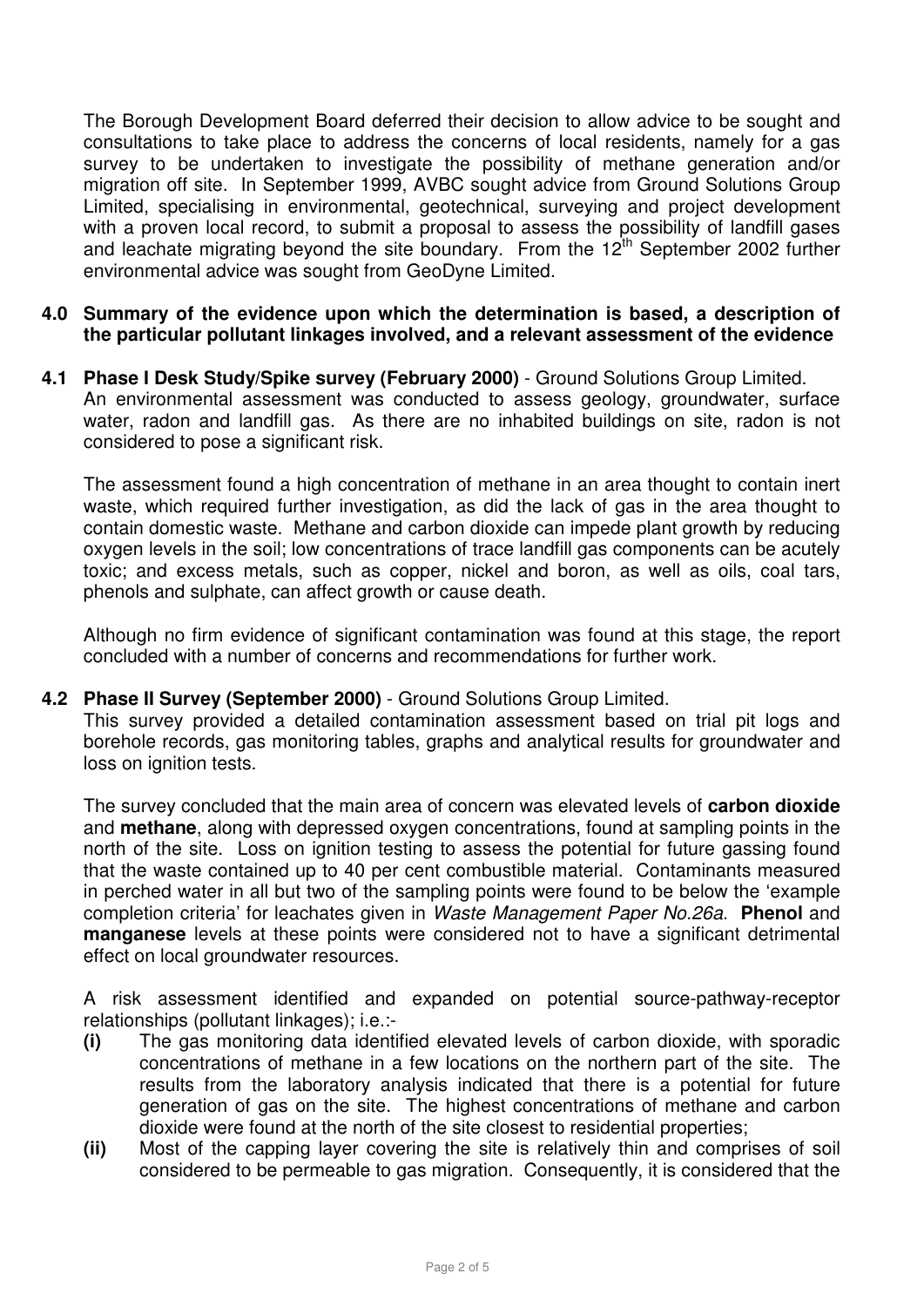majority of landfill gas produced on the site is freely venting to the atmosphere at the surface. Once in contact with the atmosphere, the gas would be quickly diluted, thus reducing the risk it could pose. Potential targets on and within the vicinity of the site are therefore considered to be at low to moderate risk from the landfill gas;

**(iii)** The depth of deposited waste and the nature of ground conditions in the northeast of the site has resulted in reduced oxygen influx which in turn has promoted anaerobic decomposition and produced elevated methane levels with the possibility of migration on the northern and part of the western boundaries.

#### **4.3 Phase III Investigation (February 2001)** - Ground Solutions Group Limited.

A targeted assessment, following on from Phase II, went on to compare the results with the ICRCL guideline values for 'parks, playing fields, and open space'. Elevated results for **arsenic** and the phytotoxic metals - **boron**, **copper**, **nickel** and **zinc** were found to be typical of soils in the area, being derived from underlying coal measures; i.e. part of the natural geochemistry of the area.

# **4.4 Site Characterisation, (March 2004)** - GeoDyne Limited.

The report included a detailed review of earlier site investigations, advanced additional exploratory works (including perimeter boreholes), investigated the coal seams beneath the site and collected gas samples for gas chromatography.

From the review and additional information gathered the report concluded that:

#### **(i) Source (Contaminant)**

Landfill gas is still present at the site, with significantly elevated levels of methane, exceeding the Lower Explosive Limit, encountered towards the northeast area of the site.

The principal source of the methane at the site is a result of the anaerobic degradation of land-filled waste at the site. The shallow coal seams beneath the site are a secondary source of methane, which is typical of areas underlain by coal seams.

#### **(ii) Pathway**

The made ground was identified as the key potential migration pathway for the elevated methane at the site to potentially affect residential properties adjacent to the northern and western boundaries. A culverted watercourse and the intact coal seams are considered to have a low potential for the migration of significant amounts of methane.

#### **(iii) Receptor**

As per previous investigations the critical receptor was found to be the existing dwellings (including occupants) along the northern and western boundaries. Future site users would constitute a secondary receptor.

**4.5 Landfill Gas Detailed Quantitative Risk Assessment (August 2004)** - GeoDyne Limited. The report undertook a DQRA, of landfill gas at the site, to assess the risk to off-site receptors. The DQRA was based on the Construction Industry Research and Information Association (CIRIA) Report 152 "Risk assessment for methane and other gases from the ground", 1995.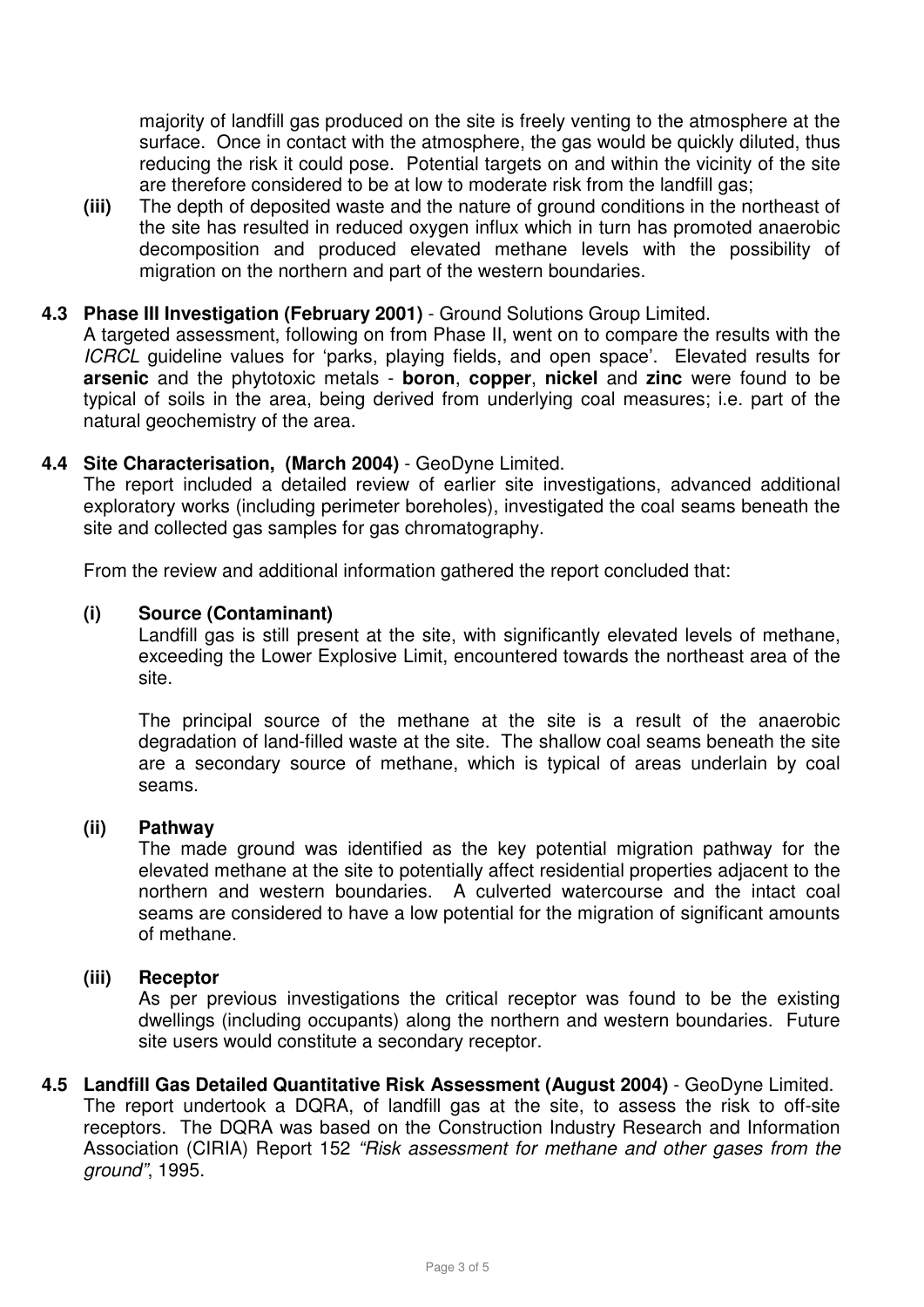The DQRA found the annual frequency of an unacceptable event (fire or explosion) occurring as 3.84E-04, this equates to an unacceptable event once every 2604.17 years.

A level of acceptable risk has been set at 1 unacceptable event in 1000000 years (1E-06).

The results of the DQRA for the site proves an unacceptable risk to receptors from the migration of methane gas from the site.

#### **5.0 Conclusion**

Having carried out an appropriate scientific and technical assessment of all relevant and available evidence, Amber Valley Borough Council makes this determination on the grounds that there is a significant possibility of significant harm in terms of human health effects, particularly by way of explosion or fire; as set out in Table B of the Statutory Guidance.

There is evidence that a pollutant linkage exists due to the contamination of the site by methanogenic material, and that methane is being generated on site close to residential properties. The depth of the deposited waste in this area and the ground conditions have promoted anaerobic decomposition and produced elevated methane levels which, together with the presence of un-compacted made ground has given rise to the significant possibility of methane migration on the northern and western boundaries of the site.

The DQRA, using CIRIA R152, has identified an unacceptable event frequency, which satisfies the conditions of identifying a significant possibility of significant harm, as set out in Table B, for human health effects, particularly by way of explosion or fire, of the Statutory Guidance. The identification of a significant possibility of significant harm requires the pollutant linkage to become the significant pollutant linkage (Table 1).

AVBC now considers it has satisfied the requirements of B.45 of the Statutory Guidance and as such the aforementioned land is therefore determined to be 'contaminated land' in accordance with section 78A(2) of the Environmental Protection Act 1990.

| The Significant Pollutant linkage                                                                                                                     |                 |                  |
|-------------------------------------------------------------------------------------------------------------------------------------------------------|-----------------|------------------|
| (Relevant section of Statutory Guidance)                                                                                                              |                 |                  |
| Contaminant (A.12)                                                                                                                                    | Pathway (A.14b) | Receptor (A.13a) |
| $\geq$ Migration of methane through made ground $\Box$<br>resulting in fire or explosion in nearby dwellings<br>Human<br>Methane<br>(confined spaces) |                 |                  |

**Table 1. Components of the Significant Pollutant Linkage** 

Signed: <br>
Signed: 2004

 Julian Townsend. Director of Environmental Services